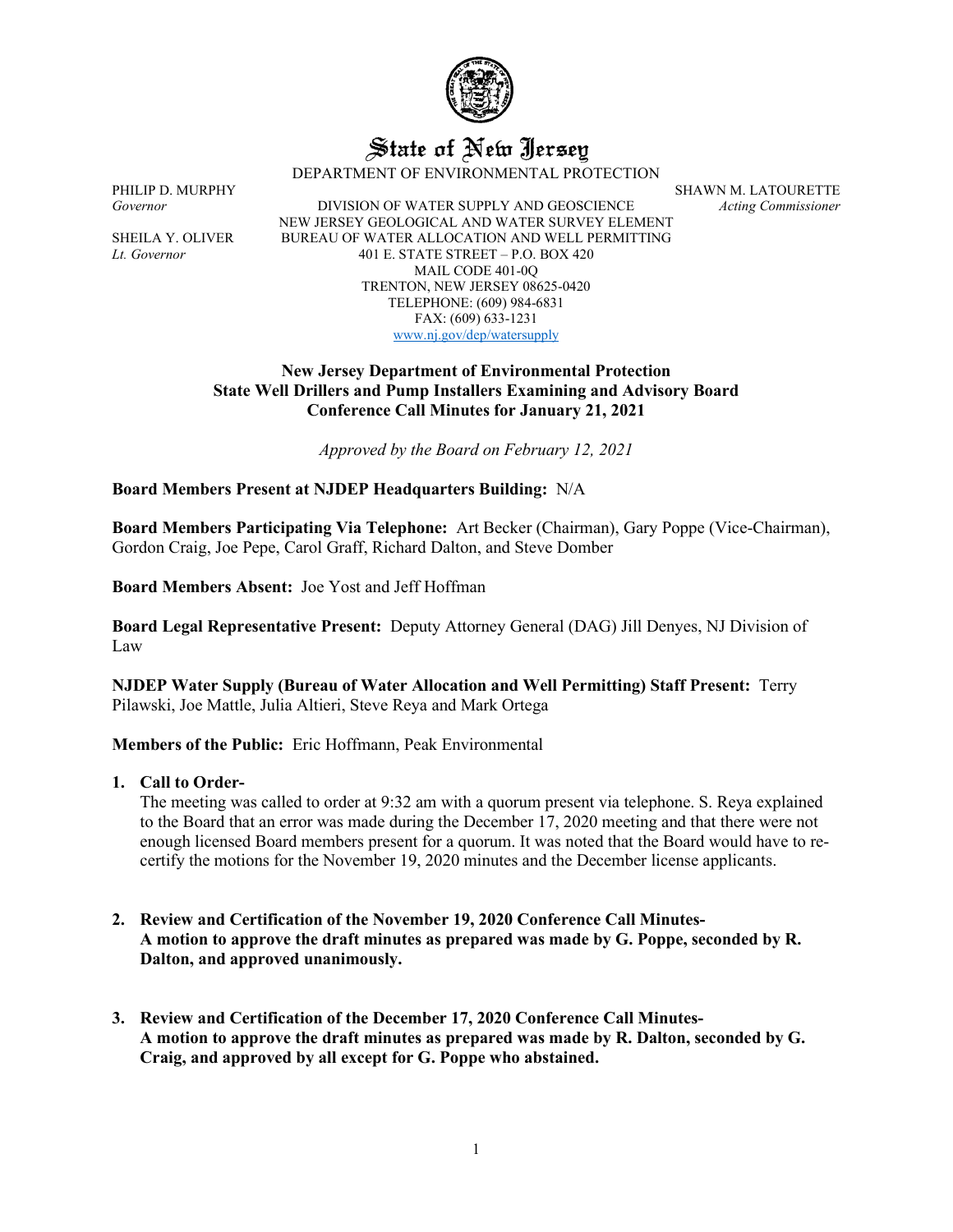# **4. Licensing-**

A list of four new Vertical Closed Loop Geothermal (VCLG) license applicants was provided to Board members prior to the meeting. These applications were marked as administratively incomplete for the December meeting and the individuals were not presented to the Board for licensure at that time, however, the deficiencies have since been addressed. It was noted that Allied Well Drilling (Allied) originally submitted five VCLG applications, but only resubmitted four. Allied representatives have indicated that they will submit the fifth application at a later date. S. Reya reminded the Board that they also need to recertify the one Environmental Resource and Geotechnical (ERG) license applicant and one Pump Installer license applicant from the December 2020 meeting.

A. Becker asked if there was any further discussion for the six license candidates. No further discussion was needed.

**A motion to approve one ERG well driller, four VCLG well drillers, and one Pump Installer licenses was made by G. Poppe, seconded by C. Graff, and approved unanimously. The following individuals were approved for licensure:**

| <b>License Type</b>                     | <b>Applicant Name</b>   | <b>Employer</b>      |
|-----------------------------------------|-------------------------|----------------------|
| <b>December 2020 License Applicants</b> |                         |                      |
| <b>ERG</b>                              | Matthew Daniel          | Boring Brothers Inc. |
| Pump Installer                          | Edward W. Del Carlo Jr. | D&L Pump Company     |
| <b>January 2021 License Applicants</b>  |                         |                      |
| <b>VCLG</b>                             | Chris Hiser             | Allied Well Drilling |
| <b>VCLG</b>                             | Kyle Sweeney            | Allied Well Drilling |
| <b>VCLG</b>                             | Tim Shupe               | Allied Well Drilling |
| <b>VCLG</b>                             | <b>Brett Sweeney</b>    | Allied Well Drilling |

# **5. Continuing Education-**

## *International School of Well Drilling (ISWD)*

A. Becker introduced the new ISWD course, Introduction to Pumps. He noted that ISWD had requested one technical credit for their one-hour course and that the Department had determined that it was administratively complete. He asked the Board if there was any further discussion after review of the course. No further discussion was needed.

# **A motion to accept the ISWD Introduction to Pumps course for one technical continuing education point (CEP) was made by G. Poppe, seconded by C. Graff, and approved unanimously.**

## *Evaluation of All Star Training Course*

S. Reya began the discussion by stating that J. Pepe had contacted him about a potential issue with the All Star Training New Jersey 7 Hour Water Well course (Water Well course), which is currently approved by the Board for seven technical CEPs. He asked J. Pepe to discuss the issue in detail with the Board members. J. Pepe indicated that the Water Well course does not take seven hours for a licensee to complete, citing complaints that he received from numerous pump installers. He also said from what he has been told the students of this class are able to proceed at their own pace in which they are presented with pages of reading material, which they can then browse through or skip and then answer a few questions to proceed to the next module. There is no minimum amount of time that must elapse so students can complete a receive a certificate for a seven-hour course when they may have only spent a fraction of that time actively engaged with the course content. A. Becker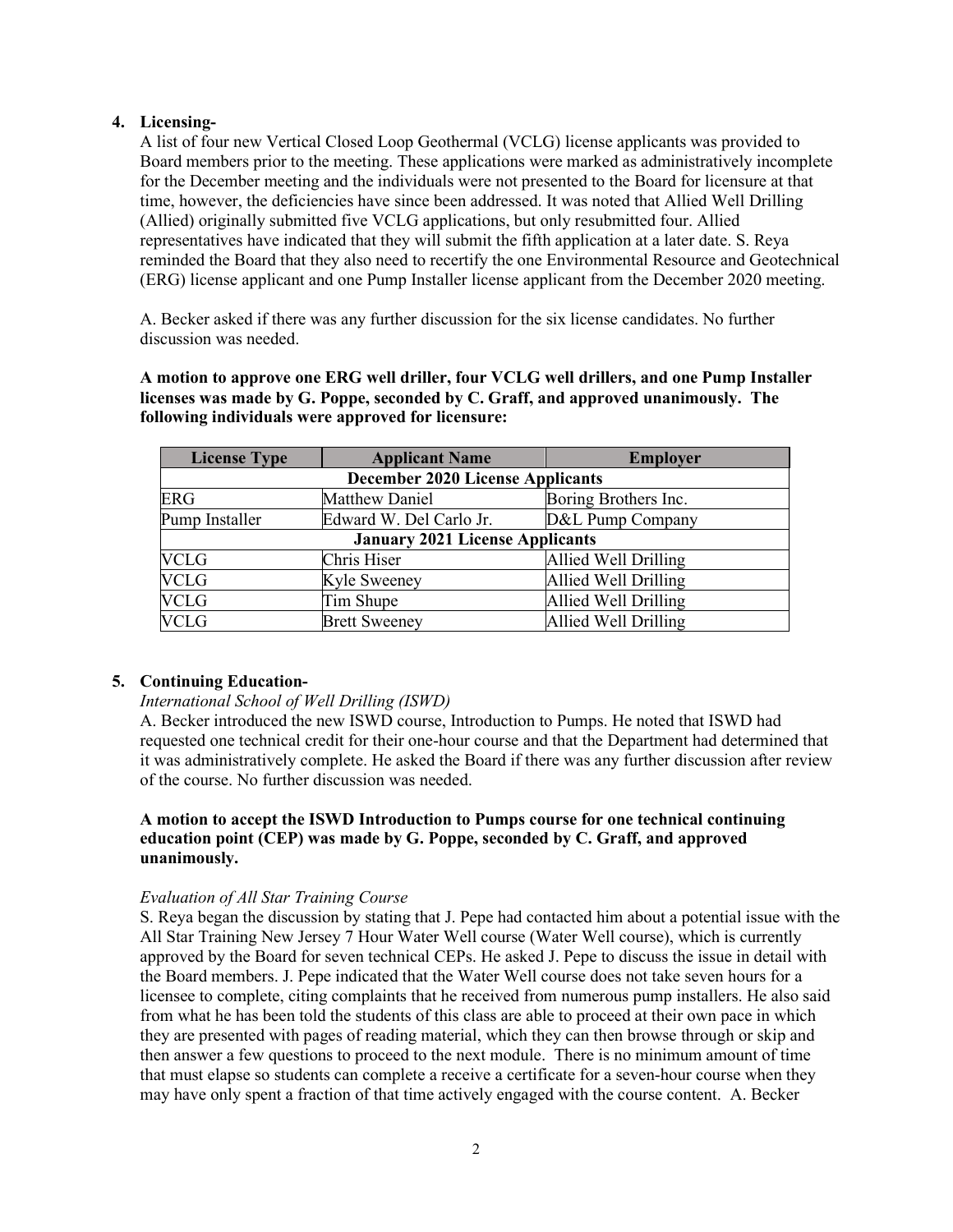discussed his knowledge of online OSHA HAZWOPER courses and how they are very strict with making sure the user does not step away from their computer.

S. Reya said that he had went back through All Star Training's original application and pointed out that they have a timer that can be used for the course. The application stated that the timer can be activated if requested by the Board. S. Domber asked about actions that the Board can take for these situations. S. Reya said that he had went through the well rule and the Subsurface and Percolating Water Act and could not find any language about rescinding or modifying an approval after it has been granted to a course provider. A. Becker said that he believes that the Board should not be bound by a prior decision to recommend course approval if it is later determined that the course does not actually take the duration of time the provider stated it would on the application..

G. Craig suggested that the Department reach out to All Star Training to turn on the timer that they referenced in their application. He noted that this is the most straightforward option since they have already made the timer implementation available upon request. J. Pepe suggested having a sample of the course be granted to the Department.

## **G. Craig made a motion to have the Department reach out to All Star Training and request that their course timer be turned on for future use. This motion was seconded by S. Domber and approved unanimously.**

S. Domber recommended that the Board pay closer attention to online courses that are submitted for review. A. Becker asked the Department to consider modifying the course provider application to get applicants to submit more detailed information about their methods of tracking a user's time in their online course. S. Reya asked J. Denyes if the Department could add additional language to the course provider application since the language used was taken directly from the well rule. J. Denyes said that it is within the Department's discretion and should be acceptable to ask a provider to detail the measures that would be put in place to ensure that the credit hours they are requesting are consistent with the actual training hours that would be provided..

## **G. Poppe made a motion for the Department to craft language about course provider's time tracking capabilities and add it to the course provider application. This motion was seconded by G. Craig and approved unanimously.**

#### *License Expiration Discussion*

S. Domber asked for S. Reya to provide an update on the individuals who applied to the Board for continuing education deadline extensions for reinstatement of lapsed licenses over the past few months. S. Reya reminded the Board that they had recently chose to not make allowances for three former licensees who failed to meet the CEP deadline in 2020: Mr. Dennis Gaughan, Mr. Leonard Stone, and Mr. Michael Davidson. S. Reya noted that Mr. Gaughan never provided follow up information that was requested by the Board and that he had contacted the other two former licensees about the Board's decision.

S. Reya informed the Board that licensees who did not renew by December 31, 2020 are now expired and cannot renew their licenses as of January 1, 2021 as they are beyond six months of license expiration in which the rule allows a license to be reinstated provided other criteria is met. C. Graff asked if the Department knew about how many licensees did not renew. S. Reya said that there was about a 20 percent decrease in licensees who renewed. M. Ortega noted that there were approximately 1,045 licensees prior to the deadline and approximately 800 renewed their licenses for the 2020-2023 licensing cycle. G. Craig said the majority of former licensees who did not renew their licenses were probably retired and chose not to meet the CEP requirement. A. Becker said that he was pleased with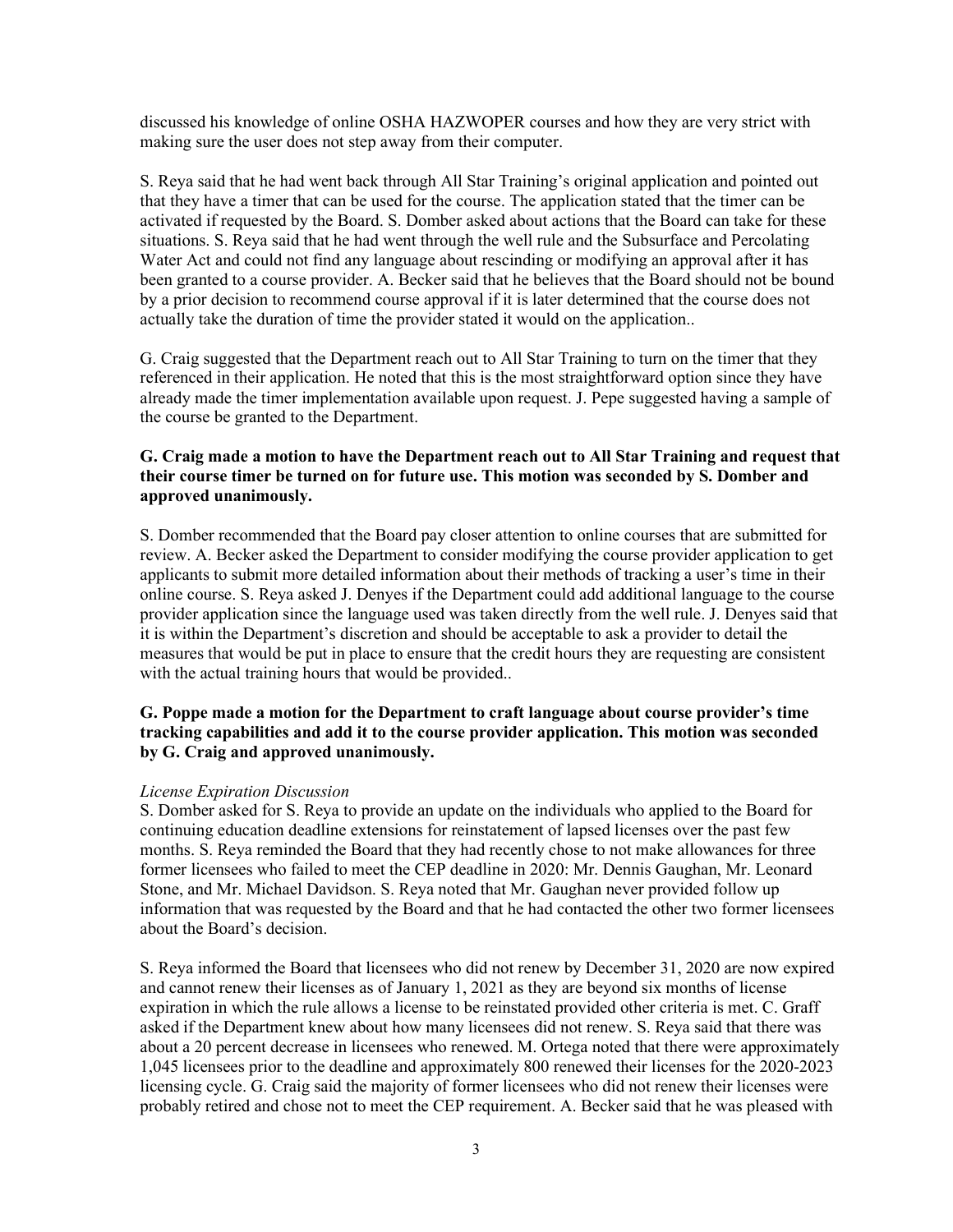the limited number of requests for deadline extensions that the Board received considering the circumstances with the pandemic.

## **6. Enforcement Action Update-**

J. Altieri provided the Board with an enforcement update as summarized below:

## **Well Permitting Enforcement Activities– 11/19/2020-1/21/2021**

**New Investigation:** Alleged improper well construction – Berlin, Camden County

**Issue:** The Bureau received notification of several irrigation wells that were being constructed below grade without approved construction deviations or exceptions to the 12" above grade requirements for Category 2 well casings.

**Enforcement Action:** The Bureau contacted the well driller involved to investigate. The well driller claims that the Homeowner's Association (HOA) of this development requires new irrigation wells to be constructed below grade in plastic valve boxes. Wells also must be located one to two feet near existing driveways since the building lots are very small. The well driller will send additional information of HOA requirements for our review. Department to follow up.

**New Investigation:** Possible unlicensed well pump installation – Toms River, Ocean County

**Issue:** The Bureau received notification from a Master well driller regarding several unlicensed individuals he suspects were working on a well pump without on-site supervision of a licensed person. The driller submitted photos of the company truck at the site and claims he did not see the company's only well-known licensed well driller present. Copies of online posts discussing the job between the homeowner and the drilling company were also submitted as evidence.

**Enforcement Action:** Further investigation needed - Notice of non-compliance may be issued if warranted.

**Resolved:** Four unpermitted monitoring wells constructed by an unlicensed well driller – Freehold Boro, Monmouth Co.

**Issue:** Four unpermitted monitoring wells were successfully drilled out by a licensed well driller under the onsite supervision of DEP staff. Three of the four wells had new, permitted, wells installed in the same boreholes after being drilled out. This resolved an outstanding order to decommission letter issued by the Bureau for four monitoring wells that were constructed by an unlicensed driller without valid permits. No further action needed.

**Ongoing Investigations:** Improper well construction – Gloucester County

**Issue**: One instance of improper well construction of a domestic replacement well allegedly constructed with an insufficient length of grouted casing to case off a potential source of contamination. The driller claims there was an error in the septic components/distances to the new well on the approved permit.

**Update:** Driller has been asked to submit additional documentation to verify error before issue of Non-compliance can be resolved. Still pending driller response.